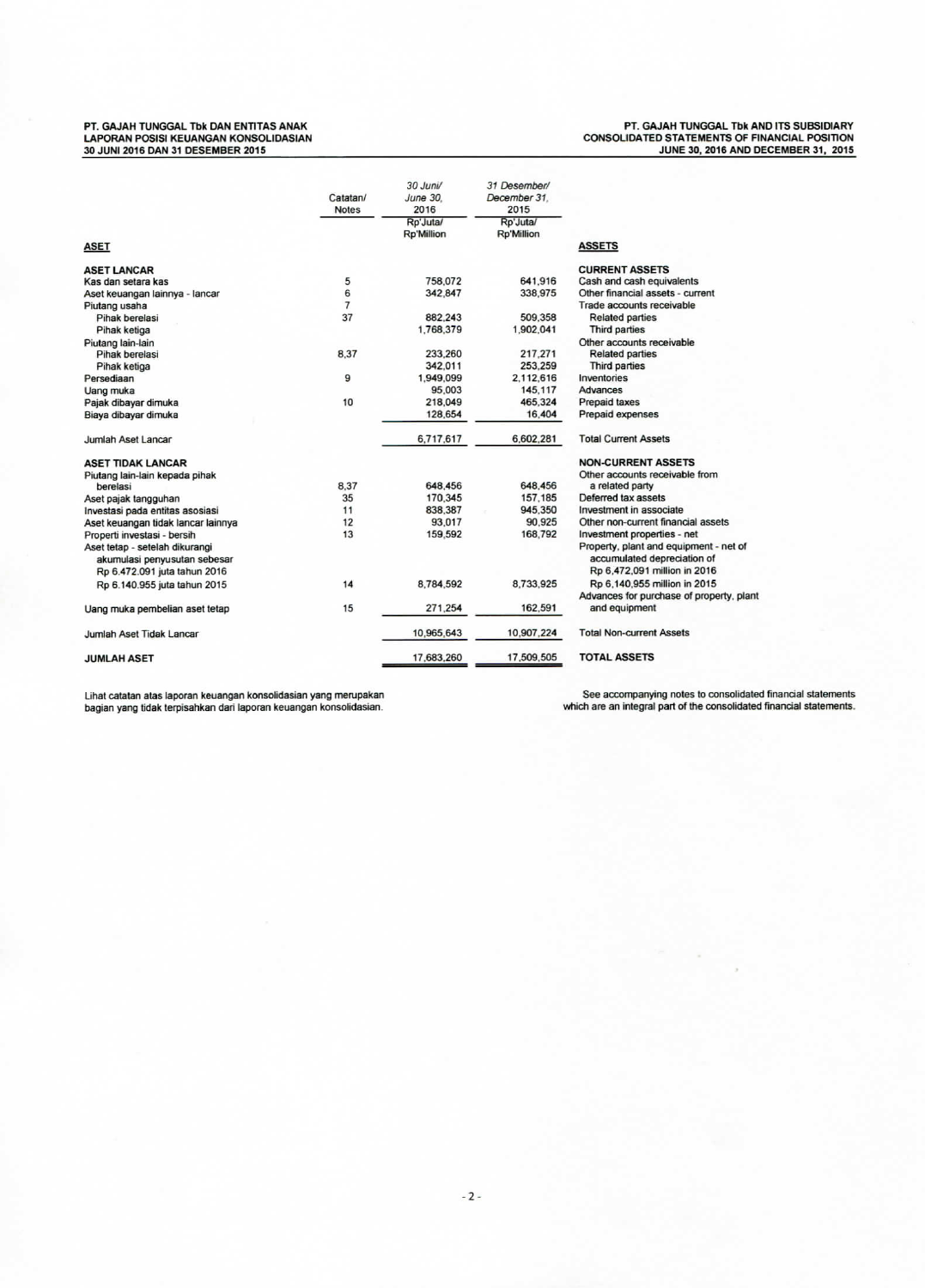## **PT. GAJA H TUNGGA L Tbk DAN ENTITA S ANA K LAPORA N POSISI KEUANGA N KONSOLIDASIA N 30 JUNI 2016 DAN 31 DESEMBE R 2015**

## **PT. GAJA H TUNGGA L Tbk AND ITS SUBSIDIAR Y CONSOLIDATE D STATEMENT S O F FINANCIAL POSITION JUN E 30, 2016 AND DECEMBE R 31 , 2015**

|                                                             | Catatan/     | 30 Juni/                      | 31 Desember/                  |                                            |
|-------------------------------------------------------------|--------------|-------------------------------|-------------------------------|--------------------------------------------|
|                                                             | <b>Notes</b> | June 30.<br>2016              | December 31.<br>2015          |                                            |
|                                                             |              | Rp'Juta/<br><b>Rp'Million</b> | Rp'Juta/<br><b>Rp'Million</b> |                                            |
| LIABILITAS DAN EKUITAS                                      |              |                               |                               | <b>LIABILITIES AND EQUITY</b>              |
| <b>LIABILITAS JANGKA PENDEK</b>                             |              |                               |                               | <b>CURRENT LIABILITIES</b>                 |
| Utang bank                                                  | 16           | 495,280                       | 620,755                       | <b>Bank loans</b>                          |
| Utang usaha                                                 | 17           |                               |                               | Trade accounts payable                     |
| Pihak berelasi                                              | 37           | 361.311                       | 339.175                       | <b>Related parties</b>                     |
| Pihak ketiga                                                |              | 930.062                       | 1.089.739                     | Third parties                              |
| Utang lain-lain                                             |              |                               |                               | Other accounts payable                     |
| Pihak berelasi                                              | 8.37         | 56,387                        | 8.403                         | <b>Related parties</b>                     |
| Pihak ketiga                                                |              | 227,567                       | 150.678                       | Third parties                              |
| Utang pajak                                                 | 18           | 263,686                       | 115,381                       | Taxes payable                              |
| Utang dividen                                               |              | 2.498                         | 2.418                         | Dividends payable                          |
| Biaya yang masih harus dibayar                              | 19           | 336,445                       | 392.863                       | Accrued expenses                           |
| Uang muka penjualan                                         |              | 8.229                         | 32.721                        | Sales advances                             |
| Jaminan penyalur                                            | 20           | 882,658                       | 904.264                       | Dealers' guarantee                         |
| Liabilitas sewa pembiayaan                                  |              |                               |                               | <b>Current maturities of</b>               |
| yang jatuh tempo dalam satu tahun                           | 22           | 54.600                        | 56,751                        | finance lease obligation                   |
| Jumlah Liabilitas Jangka Pendek                             |              | 3,618,723                     | 3,713,148                     | <b>Total Current Liabilities</b>           |
| <b>LIABILITAS JANGKA PANJANG</b>                            | 21           |                               |                               | <b>NON-CURRENT LIABILITIES</b>             |
|                                                             |              | 6,553,789                     | 6,840,398                     | Bonds payable                              |
| Utang obligasi<br>Liabilitas sewa pembiayaan jangka panjang |              |                               |                               |                                            |
|                                                             |              |                               |                               | Long-term finance lease obligation -       |
| setelah dikurangi bagian yang jatuh tempo                   | 22           | 151,458                       | 182.350                       | net of current maturities                  |
| dalam satu tahun                                            | 23           |                               |                               |                                            |
| Liabilitas imbalan pasca kerja                              |              | 1,466,410                     | 1,379,467                     | Post-employment benefits obligations       |
| Jumlah Liabilitas Jangka Panjang                            |              | 8,171,657                     | 8,402,215                     | <b>Total Non-current Liabilities</b>       |
| <b>Jumlah Liabilitas</b>                                    |              | 11,790,380                    | 12,115,363                    | <b>Total Liabilities</b>                   |
| <b>EKUITAS</b>                                              |              |                               |                               | <b>EQUITY</b>                              |
| Modal saham - nilai nominal Rp 500 per saham                |              |                               |                               | Capital stock - Rp 500 par value per share |
| Modal dasar - 12.000.000.000 saham                          |              |                               |                               | Authorized - 12,000,000,000 shares         |
| Modal ditempatkan dan disetor -                             |              |                               |                               | Subscribed and paid-up -                   |
| 3.484.800.000 saham                                         | 24           | 1,742,400                     | 1,742,400                     | 3,484,800,000 shares                       |
| Tambahan modal disetor                                      | 25           | (502.515)                     | (502, 515)                    | Additional paid-in capital                 |
| Penghasilan komprehensif lain                               | 26           | 526,322                       | 561,154                       | Other comprehensive income                 |
| Saldo laba                                                  |              |                               |                               | <b>Retained earnings</b>                   |
| Ditentukan penggunaannya                                    | 28           | 60,000                        | 60,000                        | Appropriated                               |
| Tidak ditentukan penggunaannya                              |              | 4,067,174                     | 3,533,604                     | Unappropriated                             |
|                                                             |              |                               |                               |                                            |
| Jumlah                                                      |              | 5,893,381                     | 5,394,643                     | Total                                      |
| Dikurangi biaya perolehan saham                             |              |                               |                               | Less cost of treasury stocks -             |
| diperoleh kembali - 391.400 saham                           | 27           | (501)                         | (501)                         | 391,400 shares                             |
| <b>Jumlah Ekuitas</b>                                       |              | 5.892.880                     | 5,394,142                     | <b>Total Equity</b>                        |
| JUMLAH LIABILITAS DAN EKUITAS                               |              | 17,683,260                    | 17,509,505                    | TOTAL LIABILITIES AND EQUITY               |
|                                                             |              |                               |                               |                                            |

Lihat Catalan atas laporan keuangan konsolidasian yang mempaka n Se e accompanying notes to consolidated financial statements bagian yang tidak terpisahkan dari laporan keuangan konsolidasian. **which** are a n integral pari of the consolidated financial statements.